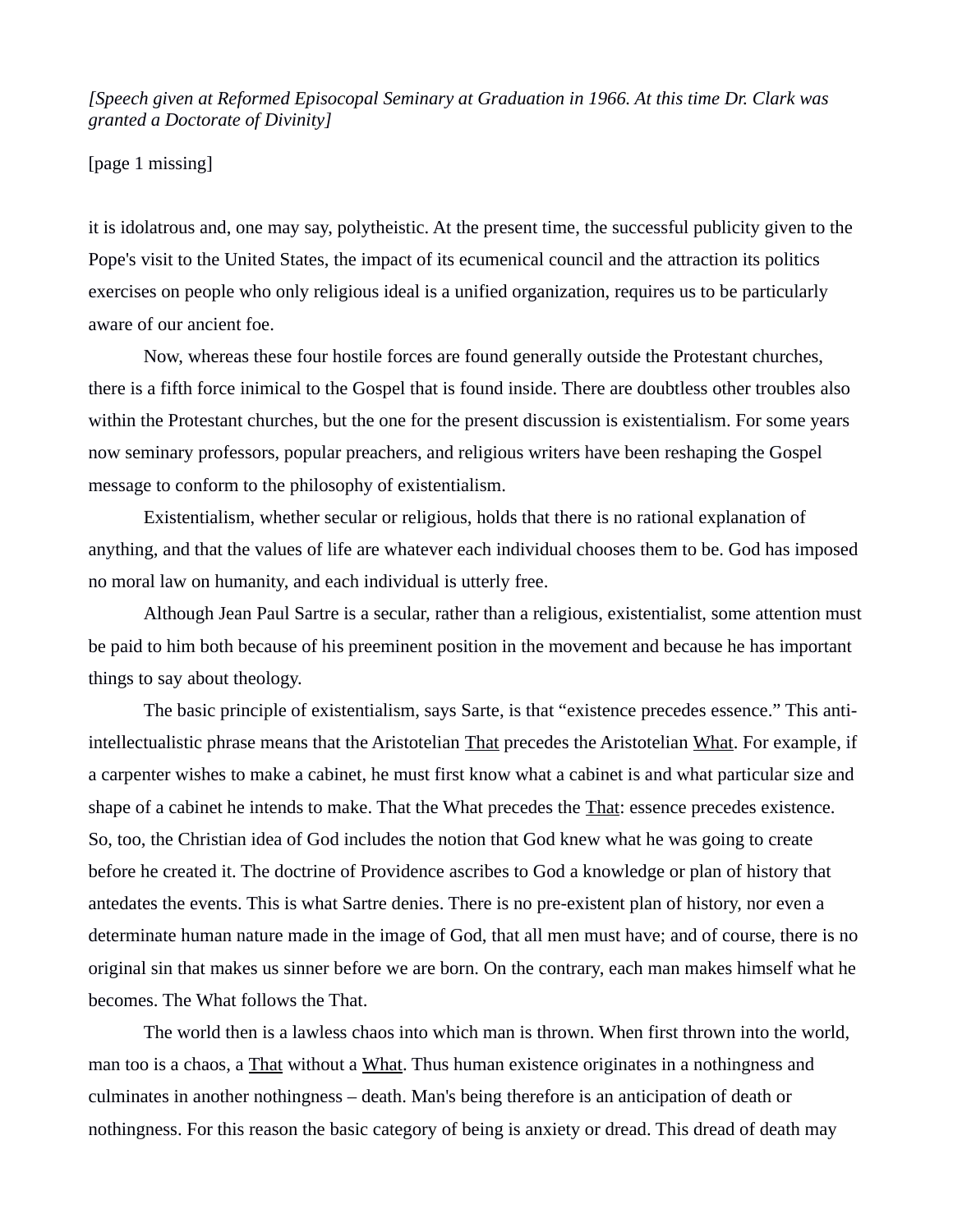lead a man to seek refuge in unauthentic being. That is to say, a person tries to forget death by sinking himself in the custom and hypocrisies of society. He becomes a mass-man instead of becoming an existing individual. He satisfies himself in slavery, in mediocrity; he accents the level of everybody else and thus escapes the need of making decisions and being responsible for them.

Against this mediocrity, the existentialist calls on us to decide, to make a choice to live authentically, to become an individual, to commit ourselves to being.

In this choice man is completely free. Without a human nature and without God, there is nothing to bind man. There is no moral law; everything is permitted. Man is the sole source of his own values. He chooses his own motives. Even after a man has created his own essence by choosing values, he is still completely free and can choose again and alter his general sin. He can always become another man by a total conversion. Man therefore is always free and never determined.

Let us now for a moment stop and think. If I created values by my free choice, then does not even mediocrity or hypocrisy become a value if I choose it? How can there ever be bad faith, if I deliberately choose; and how can there be self-deception if my choice creates the values?

One suspects that existentialists are not so free as they claim. If they were so completely free, we should find one existentialist choosing to be a monarchist in France, another choosing to be a communist, and so on for all the varieties of politics.

But when we see that existentialists are almost always left-wingers, we are forced to suspect something other than complete freedom to be the explanation of this near uniformity.

Let us turn now from secular to theological existentialism. In general the religious existentialists also agree that science and philosophy cannot give a rational explanation of the universe. But more to the point they insist that neither can theology or the Bible. God himself is irrational and cannot be grasped by human thought. For example, Brunner asserts that because of the evil influence of Greek philosophy the early Christians came to think of revelation as a communication of truth from God. Just imagine: it was because Barnabas and Aquila and Apollos and Timothy and the noble Bereans had so diligently studied Plato and Aristotle that they thought God had intended them to take the fall of Adam as truth, to take the resurrection of Christ as truth; to take revelation from God as a communication of truth. If they had not been under the evil spell of Greek philosophy, they would never have supposed that God, revelation and Christianity have anything to do with truth.

Brunner himself, we may infer, does not study Greek philosophy and therefore does not assign much value to truth. He continues saying, "All words have only an instrumental value. Neither the spoken words nor their conceptual content are the Word of God itself, but only its framework"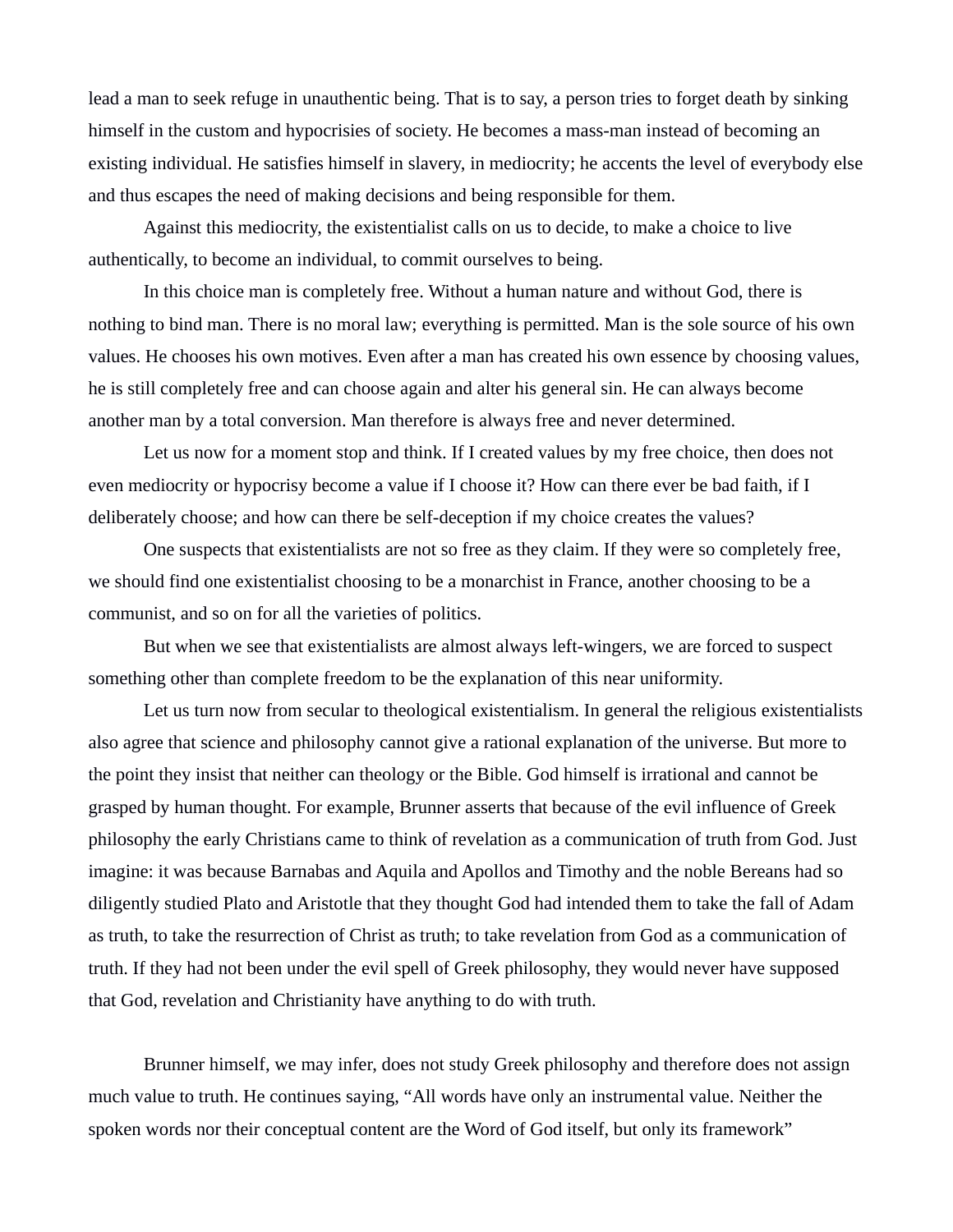This means that the Bible gives no intelligent account of history of the world. Not only does the theory exclude the Virgin Birth and the Resurrection from religion, it also excludes creation and providence. It means that none of the Biblical verses, none at all, is the Word of God. All the teaching of the Bible is merely framework, and the Word itself is some unknown non-intellectual something or other hidden, well hidden, between the lines.

Therefore Brunner and similar theologians stress Paradox and Contradiction. Fait and logic are incompatible. This is not inimical to religion, so they say, because religion not does consist in accepting and understanding God-given information. True religion, they say, is a matter of feeling or emotion, or anti-intellectual passionateness. What one believe is of no importance; how one believes it makes all the difference in the world. The man in who Buddha arouses great passion is more religious and stands better before God than the man who with less emotion believes that Christ rose from the dead. Whether the doctrines of Buddha or of Christ are true makes no difference; for, to quote Emil Brunner again, "God can reveal himself even in false propositions."

More definitely the resurrection of Christ, as also the account of Adam's fall, are not historically true. They are myths or fables. They are true in the sense in which Aesop's fables are true – true pictures of human experience. Therefore Adam's fall and Christ's resurrection must be demythologized and existentialized so as to refer to our own individual experiences of depression and exhilaration.

When therefore a popular preacher proclaims his belief in the fall of man or the resurrection of Christ, and even asserts that these are actual events, we must make sure whether he means that the resurrection took place 2,000 years ago in Palestine or whether it takes place frequently here, now, in our experience.

Existentialism is advertised as a new movement that has supplant old fashioned modernism. There are, to be sure, differences; but they unite and agree perfectly on the basic principle that religion must be based on personal experience and not on divinely revealed information. The modernists used to speak of an empirical study of religious consciousness; now the existentialists speak of infinite passion, personal encounter, or authentic existence; all this substitutes experience for revelation.

Many devout Christians talk about personal commitment to Christ, and I hope they mean by it the Biblical acknowledgement of Christ as Lord, as Kyrios, as the Jehovah of the Old Testament. Acknowledgment of the Lordship of Christ is indispensable to being a Christian. The thief on the cross said, Lord, remember me.

The objectivity of Christ's Lordship is, however, obscured when emphasis is placed on the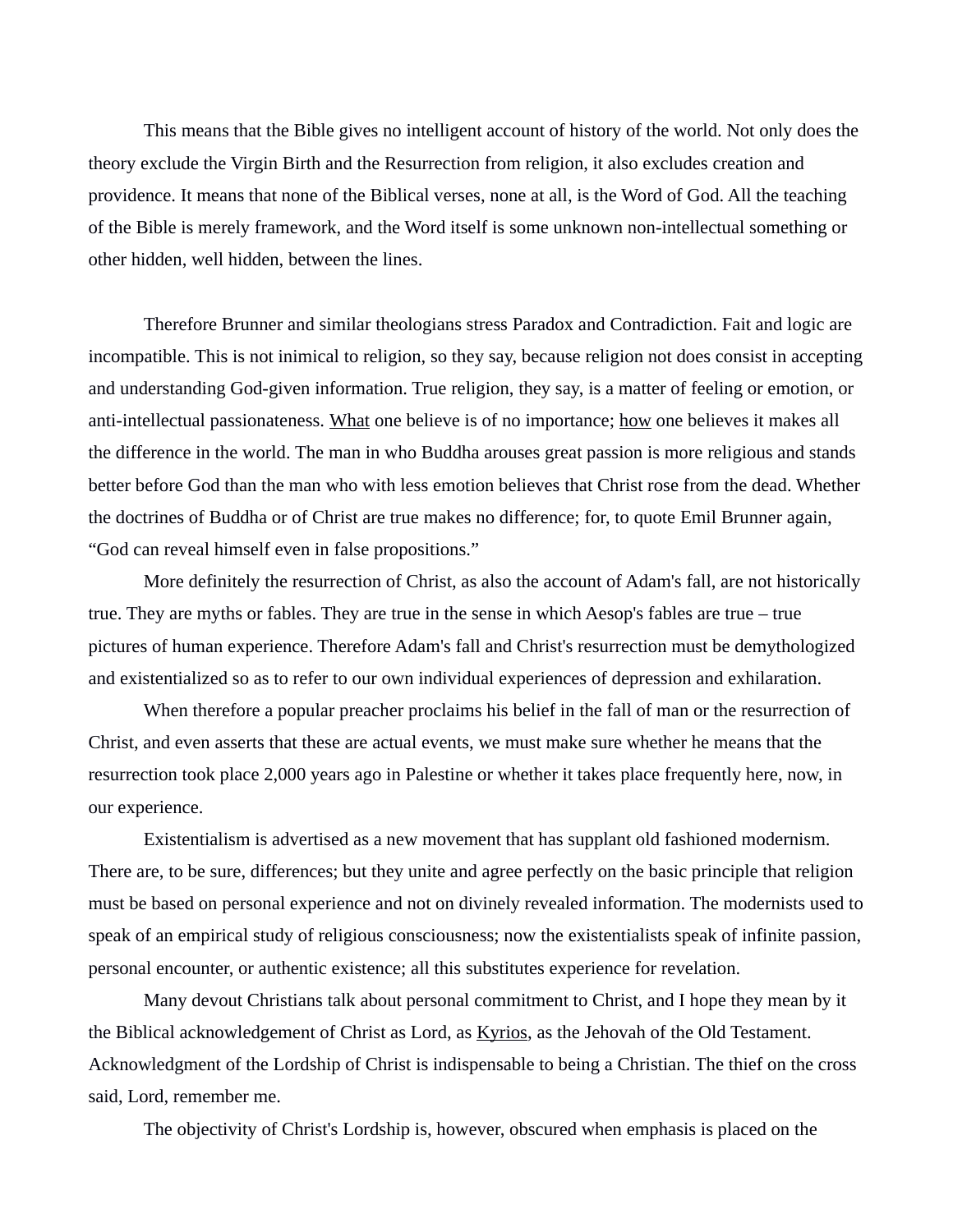subjective experience of the individual. The danger is that the psychological accidents of conversion replace Christ himself. Modernism, one must remember, began when Schleiermacher made personal experience the basis of theology. We made religion a matter of the emotions, and the doctrines of the faith were obtained by analyzing experience.

So it is also in neo-orthodoxy and Existentialism. The focus is on individual decision, infinite passion, emotional encounter. The How replaces the What.

And because the How replaces the What, one person's experience is as authoritative as any other's. Thus the Beatniks find a satisfactory experience in marijuana, a larger section of our society finds satisfaction in alcohol, and more respectable people center their affections on social position and wealth. When experience is made the basis of religion, what one chooses is of no importance, so long as he chooses resolutely and decisively.

Marijuana and wealth may not ordinarily be called religions, but the argument also sweeps in Buddhism, Zen, Bahai, Unity, Mormonism, and so on. The adherents of these religions not only find emotional satisfaction, but frequently, as in the cases of Buddhism and Bahai, they claim a deeper satisfaction than can be had in Christianity. This claim cannot be dispute, so long as experience is the test.

Dependence on individual experience is the other side of rejection of logic and rationality. Barth spoke of Paradox, Brunner asserts that God speaks in falsehoods, and numerous theologians maintain that all language is metaphorical and has no intellectual content.

Doubtless few devout Christians would say that God speaks in falsehoods; but nevertheless there is a tendency to disparage logic and "mere human" reason. Faith is frequently pictured as antiintellectual, orthodoxy is always dead, and theology is dry as dust. True religion is said to be a matter of the heart and not of the head – although nothing remotely resembling this contrast is to be found in the Bible. It is thus that what have been apparently slight deviations from Christian doctrine, what even has appeared to be profounder degrees of devotion, have furnished Existentialism with an entrance into the Christian community.

This matter of logic is crucial. The power of the Gospel message depends on it. If faith can curb logic, then Brunner can believe one pair of contradictories, I can accept another pair, and you can curb logic in a third place. You cannot say that I am absurd, nor can I say that you are absurd, since we both retain the right to contradict ourselves at any point we wish.

Here is relativism in all its viciousness. Nothing is absolutely true. Nothing is true for all people. Everybody is free to create his own truth and value. Even orthodox Christianity can be true for a few medieval minds! But if each individual makes his own "truth by passion and emotion, free